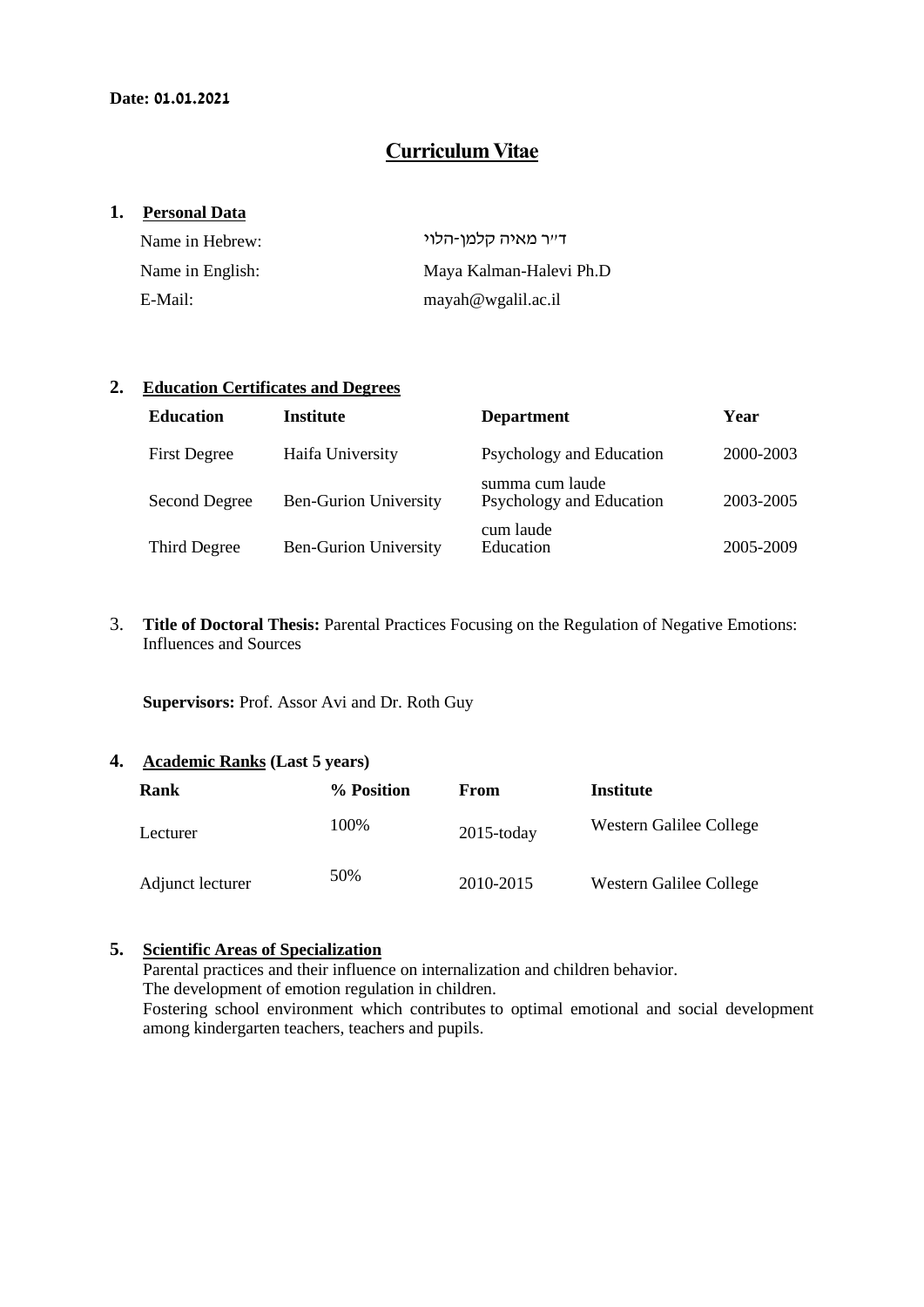### **Publications**

#### **Maya Kalman-Halevi Ph. D**

#### **a. Recent Publications**

- **1. Israeli-Halevi, M.**, Assor, A. & Roth, G. (2015). Using maternal conditional positive regard to promote anxiety suppression in adolescents: A benign strategy? *Parenting, 15*, 187-206 (SJR H-index=46 Q2 (2015 Q1), JCR IF=1.265).
- **2.** Shahar, B.H., **Kalman-Halevi, M.**, & Roth, G. (2018). Emotion regulation and intimacy quality: The consequences of emotional integration, emotional distancing, and suppression. *Journal of Social and Personal Relationships*. *36*(11-12), 3343-3361*.*  https://doi.org/10.1177/0265407518816881 (SJR H-index=84 Q1, JCR IF=3.039).

#### **b. Revised & Resubmit**

- **3. Kalman-Halevi, M.**, Kanat-Maymon Y, & Roth, G. (R&R). Emotion Regulation Style as Mediator of the Link between Parental Practices and Empathic Capacity. *Journal of Child and Family Studies.* (SJR H-index=76 Q1/Q2, JCR IF=2.278).
- 4. Tutian, R., **Kalman-Halevi, M**., & Peled, Y. (R&R). What do parents know about their child's online behavior? Discrepancies between parents and children in Israel. *Journal of children and Media.* (SJR H-index=17 Q1/Q2, JCR IF=2.018).

#### **c. Submitted Publications**

- 5. **Kalman**-Halevi, M, Tutian, R., & Peled, Y. Well-being of students with learning disabilities and ADHD in online learning during the Covid-19 epidemic*. Journal of learning disabilities*.
- 6. Klemer, A., **Kalman-Halevi, M., &** Tutian, R. Autonomous Motivation Predicting Achievements in Geometry in the Second Grade. *Journal of Psychologie Française*.

#### **d. Articles in Conference Proceedings**

- 7. Peled, Y., **Kalman-Halevi, M**. and Tutian, R. (2020). What does parent really know about their child's behavior online? - Contradictions between parents and their children. The 15th Chais Conference for the Study of Innovation and Learning Technologies: Learning in the Technological Era, Raanana: The Open University of Israel .
- 8. Peled, Y., **Kalman-Halevi, M**. & Tutian, R. (2020). What do parents really know about their child's online behavior? In Proceedings of SITE Interactive Online 2020 Conference (pp. 665- 672). Association for the Advancement of Computing in Education (AACE). Retrieved October 30, 2020 from [https://www.learntechlib.org/primary/p/218231](https://www.learntechlib.org/primary/p/218231/)[/](https://www.learntechlib.org/primary/p/218231/).
- 9. **Kalman-Halevi, M**., Tutian, R., & Peled, Y. (2021). Mental Health of Students (with Learning Disabilities and ADHD) in Online Learning during the Covid-19 Epidemic .The 16th Chais Conference for the Study of Innovation and Learning Technologies: Learning in the Technological Era, Raanana: The Open University of Israel .
- 10.Tutian, R., **Kalman-Halevi, M**. & Peled, Y. (2021). What Would I prefer Active Mediation, Technical Monitoring, or Restrictive Mediation? The 16th Chais Conference for the Study of Innovation and Learning Technologies: Learning in the Technological Era, Raanana: The Open University of Israel.